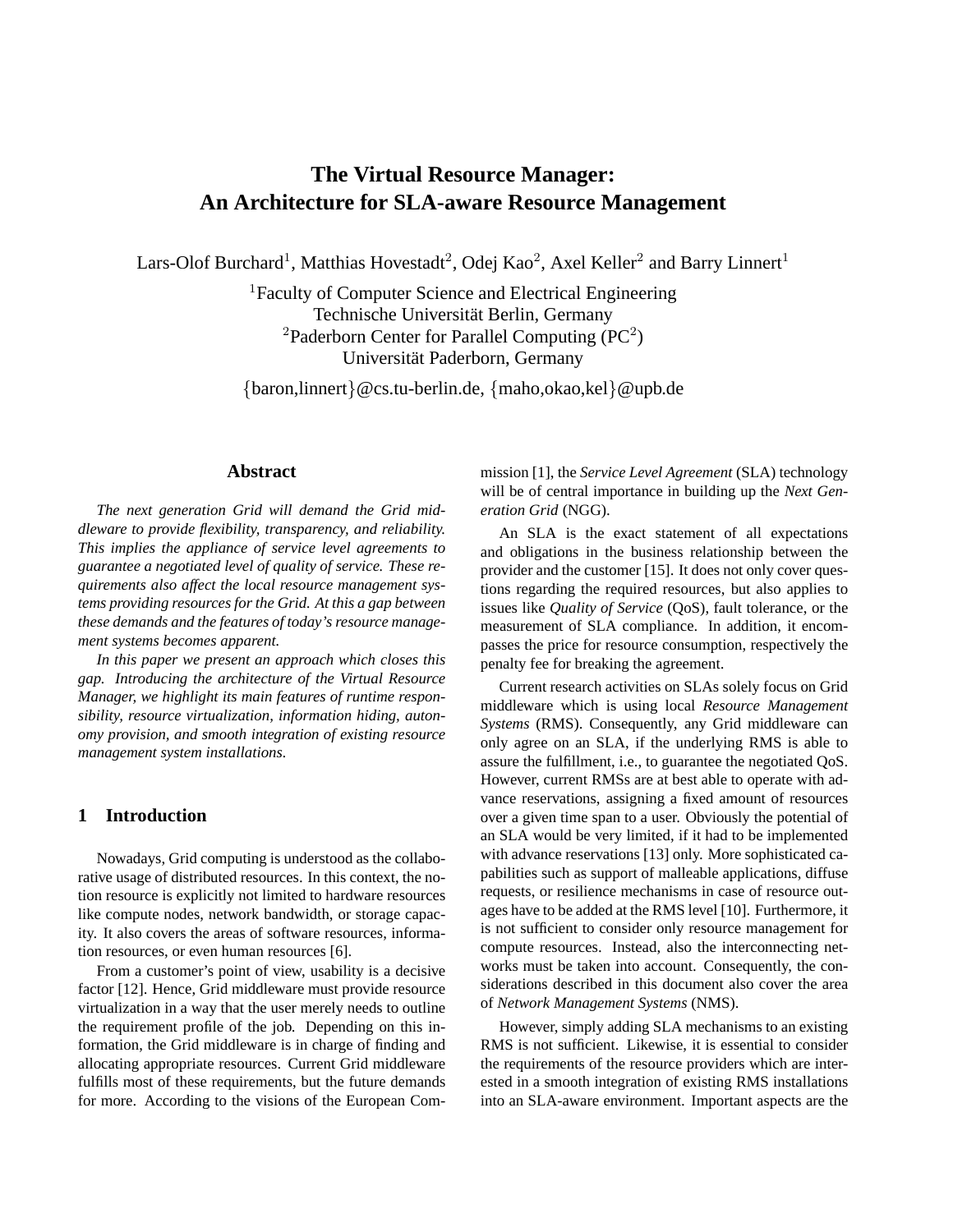retention of existing administrative responsibilities, and a fine-grained limitation of information published about the local infrastructure.

In this paper we present the multi-layer architecture of the *Virtual Resource Manager* (VRM) that copes with these requirements and has been designed on top of existing RMSs for clusters and networks. The remainder of the paper is organized as follows: after a brief discussion of related work and the future requirements for RMSs and Grid computing, we outline the architecture of the VRM and its functionality. Section 4 exemplifies the VRM operation modes. The paper concludes with some final remarks and an outlook to future work.

### **2 Status Quo and Future Requirements**

The worldwide research in Grid computing resulted in numerous different Grid packages. Besides many commodity Grid systems, general purpose toolkits exist such as UNICOREpro [16] or Globus [9]. Although Globus represents the de-facto standard for Grid toolkits, all these systems have proprietary designs and interfaces. To ensure a future interoperability of Grid systems as well as the opportunity to customize installations, the  $OGSA<sup>1</sup>$  working group within the GGF [7] aims to develop the architecture for an open Grid infrastructure [8].

In [1], some important requirements for the NGG were described. Among those needs, one of the major goals is to support resource-sharing in virtual organizations all over the world. Thus attracting commercial users to use the Grid, to develop Grid enabled applications, and to offer their resources in the Grid. Mandatory prerequisites are flexibility, transparency, reliability, and the application of SLAs to guarantee a negotiated level of QoS.

These requirements demand for a mechanism of assurance to guarantee the delivery of service which cannot be given using current RMSs and Grid software. This is the motivation for the development of our architecture. Since RMSs are the base of Grid middleware, this implies that RMSs must become SLA-aware. Features like advance reservations, diffuse requests, and negotiation protocols are mandatory to realize SLA-aware RMSs. Furthermore, the RMS has to monitor running applications in order to guarantee the SLA compliance. The originating control cycle comprises the application, the RMS, and the used resources. Today's RMSs do not provide these features and are therefore not SLA-aware.

In [5], an architecture that supports the co-allocation of multiple resource types, such as processors and network bandwidth, was presented. Within the GGF the GRAAP<sup>2</sup>

working group addresses this issue. As a result a reservation component called GARA [14] was presented, which can be embedded into Globus. However, this architecture neither allows to define SLAs or malleable reservations, nor does it support fine-granular information hiding or resilience mechanisms to handle resource outages or failures.

The requirements and procedures of a protocol for negotiating SLAs were described in SNAP [4]. However, the important issue of how to map, implement, and assure those SLAs during the whole lifetime of a request on the RMS layer remains to be solved. This issue is also addressed by the architecture presented in the next section .

# **3 Architecture of the VRM**

The main task of the VRM is to provide high level services by combining different local system resources. These services then allow to provide SLAs and to conceal the underlying structures and components of the local systems such that it is possible to provide *virtual resources*. This is done by establishing so called *Administrative Domains* (AD). In ADs, resources for which a special set of policies is valid are pooled. The policies describe which resources are visible and accessible from what kind of entity and how this access can be provided. ADs may be nested and resources within an AD may be combined to form virtual resources (see Fig. 2).



**Figure 1. Layers of the VRM Architecture**

The VRM architecture comprises three layers as depicted in Fig. 1. These layers are described in the following sections.

# **3.1 Administrative Domain Controller**

The *Administrative Domain Controller* (ADC) is responsible for several different tasks in the field of implementing the VRM. One of the main tasks is to build up the administrative domain and to promote this domain to the Grid or integrate it into other ADs.

<sup>1</sup>Open Grid Services Architecture

<sup>&</sup>lt;sup>2</sup>Grid Resource Allocation Agreement Protocol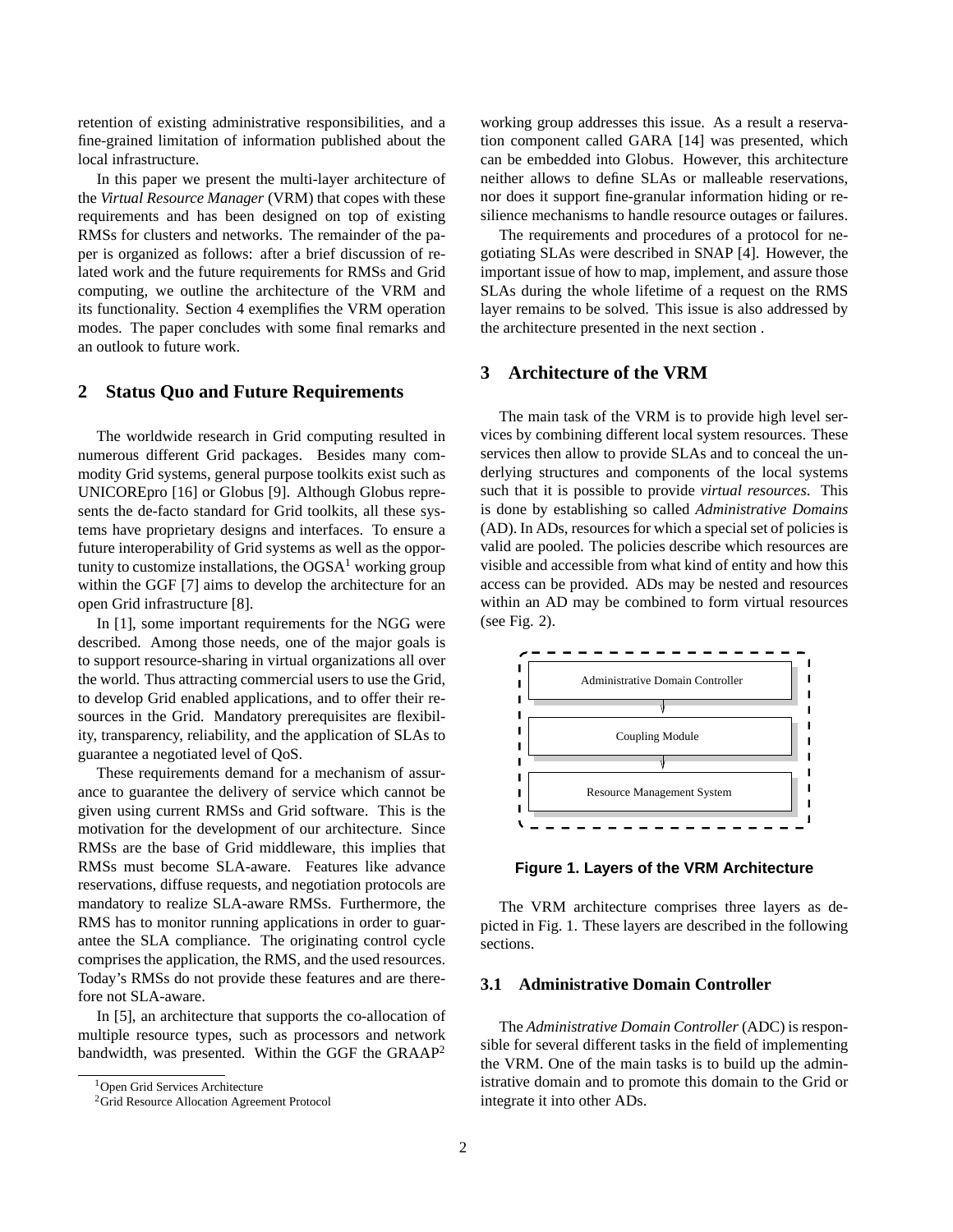

**Figure 2. Hierarchical Administrative Domain Structure**

Thus, the ADC serves as the gateway between the internal resources and the outside. In this function, the ADC is responsible for publishing information about internal resources and internal network topologies to the outside world. At any time the local administrator of an AD retains the complete autonomy of his own systems. For this purpose, it is possible to specify policies describing which internal resources are available at what time and to what extend. Access policies may be tailored to specific user groups. For security reasons and customization, the ADC allows the administrator to define the granularity of the information that is published. If privacy is not a key issue, it is possible to publish all available information about the internal infrastructure. However, this is not reasonable in most cases. Based on the published information the external requester can decide if the VRM is potentially able to fulfill the requirements of a job.

Additionally, the ADC is able to join the physical resources to so called virtual resources. This *virtualization* is a mechanism which allows to re-combine the physical resources to new resource classes. For example we assume a site operating two clusters. One with 100 Opteron nodes and one with 50 IA32 nodes. The administrator is now able to establish a virtual resource comprising 150 IA32 nodes. This new resource class can be made available to internal and/or external users by means of the policies described above. Furthermore, in case of resource failures such virtual resources are useful to find alternative resources where a job affected by a failure may be resumed in order to keep a given SLA.

Besides virtualization it is also necessary to *combine* resource types in order to support SLAs. For example, the combination of compute power of different nodes and the performance of the node interconnect is necessary to accept SLAs for parallel programs with high communication complexity. For large jobs with a huge amount of data it is also reasonable to combine the performance of the compute nodes at a specified time and the bandwidth of the external network to ensure that all of the data for the job is at place at runtime. Furthermore, it may be desirable to consider disk storage required by an application. An example is a teleimmersion application where visualization information, rendered by a cluster system, must be transferred in real-time over an external network to the visualization device, e.g. a cave. In this case, the availability of the compute resources, the network connection, and the visualization device is guaranteed by an SLA.

Before a new job, i.e., a new SLA, is accepted, the contents of the SLA is negotiated with the ADC. In detail, the negotiation process works at follows: The ADC first checks which resources may be able to comply with the SLA requirements. The ADC then starts a negotiation with the matching internal resources. The results of the internal negotiations are combined and returned to the external re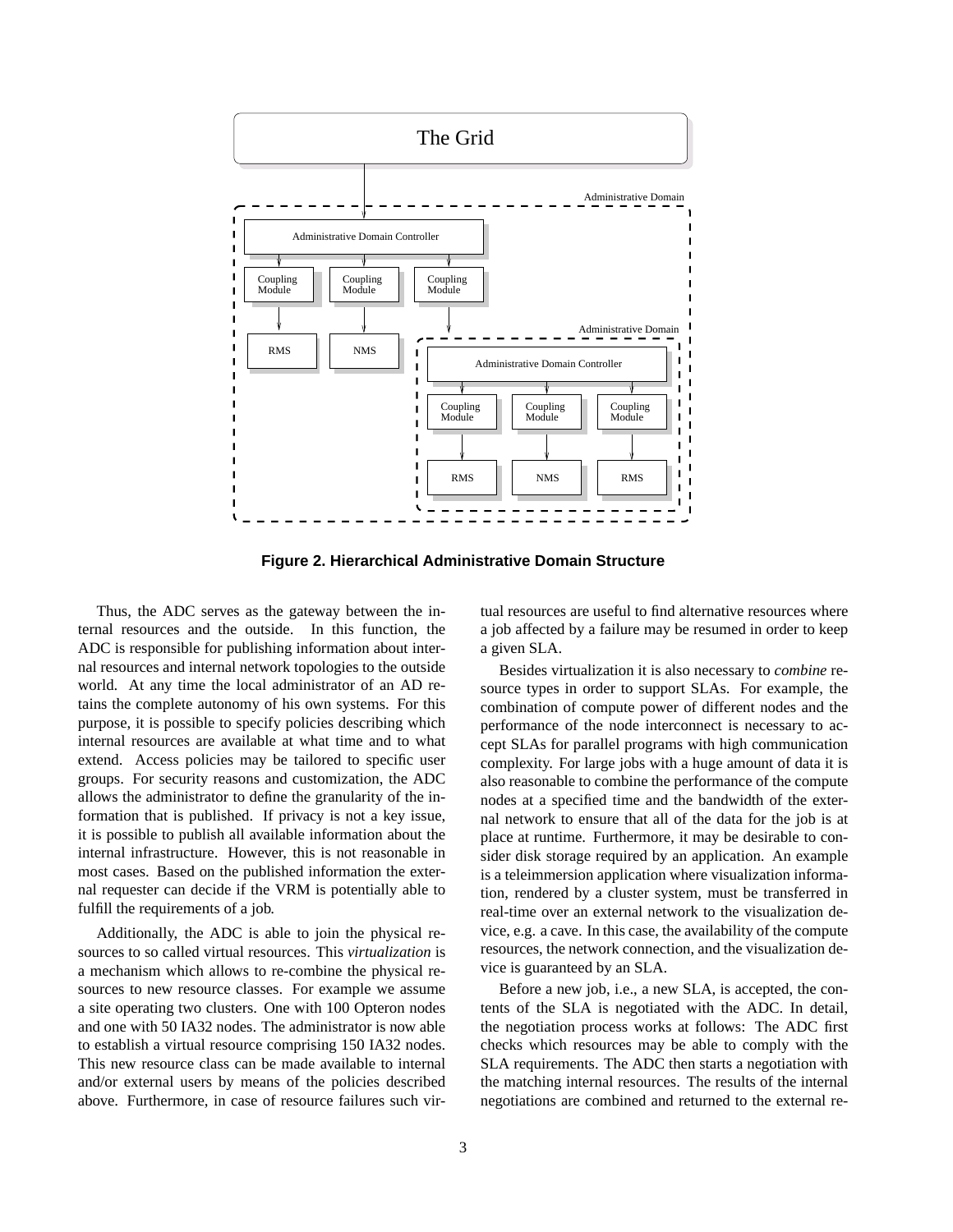quester. The requester, e.g., a Grid based application, has then the opportunity to change its SLA request. The negotiation process iterates until the requester accepts or declines, or the ADC is unable to offer any other resource.

If a job is accepted, the ADC is in charge of complying with the terms of the corresponding SLA. Thus, the ADC maintains responsibility during run-time in the case of exceptions like resource failures. If a problem with any local resource management system arises that prevents the compliance with an accepted SLA, the RMS may first try to solve the problem on its own. If this is not possible, a monitoring facility provides feedback to the related ADC. The ADC then tries to find spare resources in other internal RMS systems. If this resource retrieval is not successful, the ADC can either ask an upper layer ADC for assistance or try to retrieve required resources within the Grid.

#### **3.2 Coupling Modules**

The VRM is able to span over heterogeneous environments. An integration of existing RMS installations into the VRM framework must be possible in a simple way. For this purpose, *Coupling Modules* (CM) act as brokers between the demands of the ADC and the capabilities of the specific local RMS systems. Each CM is an active interface, that does not simply wrap the underlying RMS but provides additional functionalities. In general, three different types of RMS/NMS must be distinguished:

- 1. In the simplest case the underlying RMS/NMS system is capable of fully supporting SLAs. This limits the task of the CM to convert between two SLA syntax formats.
- 2. The RMS/NMS is not SLA-aware, but provides information that may be used to determine certain properties of admitted jobs, such as the begin or end. This for instance can be used by the CM to determine if a certain deadline for the completion of a job can be guaranteed.
- 3. The RMS/NMS does not provide any information at all or unsufficient information to use for any kind of SLA negotiation. In this case, the RMS/NMS can only be used to process jobs which do not require QoS.

The CM maps a subset of the SLA-mechanisms to the capabilities of the RMS. This is similar to GARAs approach emulating advance reservations on certain systems. In any case, the SLA negotiation between the CM and the ADC is always the same, independent of the underlying RMS. Thus, it is easy to integrate an arbitrary resource management system into this architecture.

The CMs contain not only the SLA negotiation functionality but also the capability to either monitor the underlying components (in case of resource failures) or to accept feedback from an underlying RMS if the RMS supports this. Such a feedback is provided to the ADC which then may react in order to avoid breaching an SLA.

#### **3.3 Local Resource Management Systems**

The local resource management systems administered within an AD may provide access to various kinds of physical resources. In the current setting, the ADC allows to access cluster and network management systems. Instead of an RMS or NMS, the management system may also be another VRM. Thus, it is possible to build hierarchical VRM structures.

As described in the previous section, three types of RMS can be distinguished by their ability to support SLA. An example for a classical cluster RMS is CCS [11] which serves as the foundation for the developments presented here. CCS in particular provides interesting functionalities such as reliable planning, i.e., advance reservations, which for instance can be used to guarantee deadlines for job completion in the context of an SLA.

In order to support SLAs, in particular when considering also the opportunity of resource outages or failures, a resource management system also requires support from SLA-aware NMS. This applies while migrating jobs together with their working set or while establishing guaranteed QoS for real-time transmissions, e.g., visualization data, or large files. In this context, the task of the NMS is to control the network resources at admission control, during runtime, or while forwarding a job to another VRM. The integration of the network management into our VRM scheme is done via CMs to one or more NMSs within each AD. In this sense, an NMS is the entry point to access the network functionality, acting as an admission control instance for a *network domain*, i.e., a certain subpart of a possibly large network. On the network level, an SLA as described in this paper does not solely deal with delay, bandwidth, or jitter, but also includes support for e.g. defining deadlines for completion of network transmissions [2].

Technically, it is possible to integrate any network reservation mechanism into our framework. However the full strength of the SLA-based mechanisms can only be exploited using a reservation system that supports advance reservations and more sophisticated reservation mechanisms such as malleable reservations [2] and fault tolerance mechanisms [3].

#### **3.4 Features**

With this architecture the VRM fulfills the following requirements: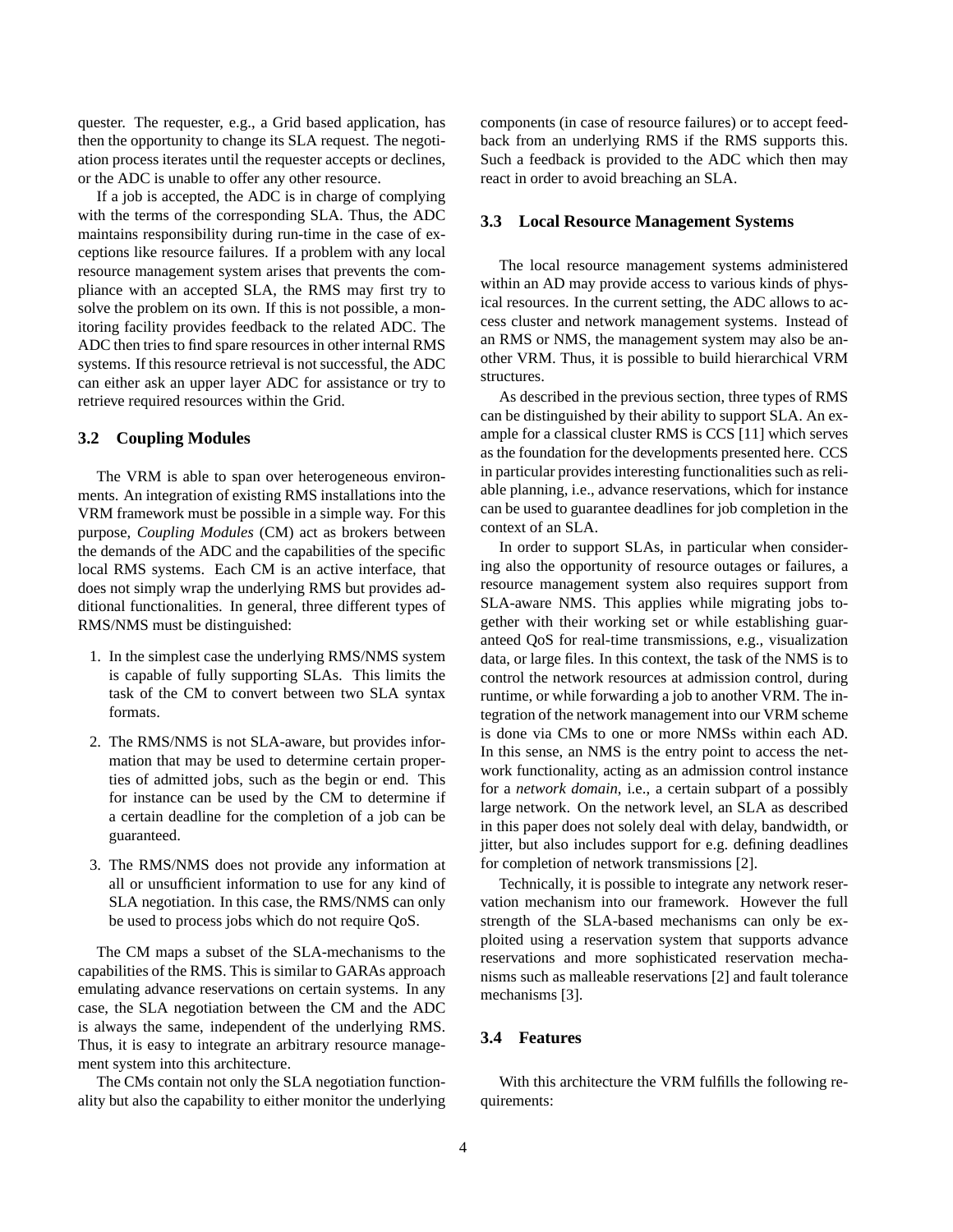- **Responsibility at Runtime:** The VRM components (CM, RMS, and NMS) monitor running applications to be able to fulfill an accepted SLA. This may imply actions like job migration within its AD or to higher ADs. An important aspect in this context is the opportunity to deal with resource failures. This is mandatory to guarantee the compliance with a given SLA. Thus, keeping track of the status of any underlying management system during run-time is essential to assure that breaches of an SLA are detected as soon as possible and according measures, such as job forwarding to alternative machines, are taken to guarantee that an SLA can be met even in case of failures or outages.
- **Information Hiding:** The embedding of a resource in a Grid environment requires that data about the resource is known in the Grid. However, providers do not always want to publish detailed data about their whole infrastructure to the Grid. The level of visibility should depend on the level of cooperation between provider and customer. The VRM architecture realizes this by means of access policies per AD.

#### **Autonomy of Local Administrative Structures:**

Providers will only integrate their resources into the Grid if they still have as much local autonomy as possible. A complete control transfer to the Grid would not be accepted. The VRM allows the administrator to specify rules which resources are accessible when, by whom, and to what extent. Rules may apply to either a single RMS or to a sub-AD (refer to Fig. 2).

**Providing Virtual Systems:** If a provider operates more than one system it is desirable to contribute a virtual system to the Grid comprising parts or all existing systems. The VRM is able to combine resources within its AD to such a virtual resource.

### **4 Examples**

The requirements arising from the Next Generation Grid will demand for local resource management systems with novel functionalities. For this purpose, we presented the architecture of the Virtual Resource Manager. In this section its mode of operation is exemplified by some basic examples.

In the following, we assume an exemplary configuration as depicted in Fig. 3. The administrative domain AD:A-B is spanning over two nested ADs, one in site A and one in site B. The AD in site B comprises only one cluster, whereas the AD in site A again consists of a cluster and another AD. Note that Cluster-2 in AD:A does not form an AD, like Cluster-1 does. While the administrator of the



**Figure 3. Example: Nested Administrative Domains**

AD of Cluster-1 has a high grade of autonomy of his system, Cluster-2 is directly connected to a CM of the VRM of AD:A. Grid users submitting their jobs to this virtual domain contact a central interface, not knowing or caring where the resources at runtime are located.

By nesting ADs, a fine granularity of administrative autonomy can be established. This means, that the administrator of the AD:A can specify exactly, which information about his AD is known outside and how internal resources may be accessed from outside. If necessary, information about resources in site A can be limited in such a way, that the administrator of the higher level AD:A-B has no knowledge about particular resources within the AD:A.

#### **4.1 Negotiation Process**

As described before, the SLA negotiation is managed by an ADC for its domain. The negotiation process starts with a check whether the local AD is potentially capable of fulfilling the SLA. For example, if IA64 hardware is requested and the local AD provides only IA32 processors, the negotiation is useless and will be cancelled.

We consider the environment depicted in Fig. 3 and assume, that AD:Cluster-1 supports SLAs through the functionality of the corresponding ADC, the RMS of Cluster-2 supports only planning (advance reservations) but the corresponding CM is capable of obtaining information about the status of the RMS. It is also assumed that the RMS of Cluster-3 does neither provide feedback about its status nor does it support SLAs. The following example describes a case where a job requires completion up to a certain deadline. Furthermore, it is assumed that only Cluster-2 provides sufficient resources to guarantee job completion in time.

When the job is processed by the VRM of AD:A-B, the corresponding ADC starts a negotiation with the underlying local RMS and sub- $\text{ADS}^3$ . Thus, a negotiation is started

<sup>&</sup>lt;sup>3</sup>An NMS is not required in this case.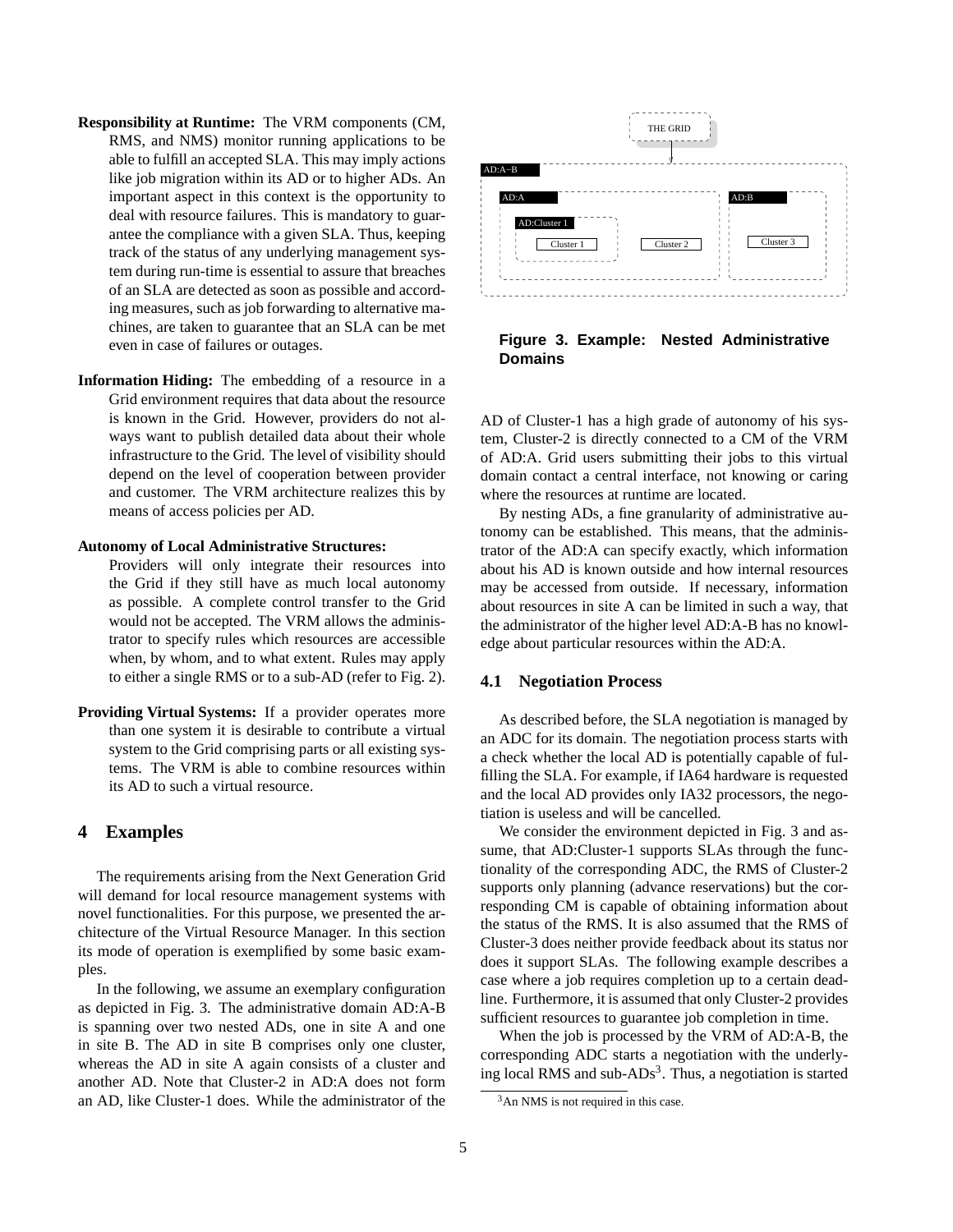with AD:A and AD:B. As described before, AD:B cannot provide any information that allows to reliably predict that the job will be completed on Cluster-3 in time. Hence, the corresponding ADC cancels the negotiation process immediately. In contrast, AD:A negotiates with AD:Cluster-1 and the CM connected to Cluster 2. While AD:Cluster-1 is not able to guarantee the requested deadline at all, the CM attached to Cluster-2 determines that the deadline can be guaranteed. Consequently, the negotiation of AD:A with AD:Cluster-1 is cancelled and the job is assigned to Cluster-2. AD:A reports this result to the ADC of AD:A-B. This means, no further negotiation between AD:A-B and AD:A is required and the SLA can be accepted.

In this case, the ADCs of both AD:A and AD:A-B need to monitor the job during runtime in order to comply with the SLA. For this purpose, the CM of Cluster-2 monitors the RMS status and in case of a failure reports this to the ADC of AD:A. This ADC may then try to re-map the job onto the available resources within its domain. This can include a new negotiation with AD:Cluster-1. In case, the problem cannot be solved within AD:A, it is reported to the next higher AD, i.e., AD:A-B. The corresponding ADC then tries to solve the problem within its domain.

#### **4.2 Assured Job Completion**

Many applications need a runtime that is longer than anything allowed or available on a single resource. Such jobs often checkpoint their state and are resubmitted by the user when they have been aborted by the RMS at the end of the requested duration. The check-pointing is done cyclic either driven by a timer or after a specific amount of computing steps.



# **Figure 4. Example: Job cannot be completed at only a single site. Hence, it is running on different sites at different times.**

As described above the VRM determines qualified resources while negotiating an incoming SLA-request. We now assume that the incoming job is managed by the AD:A-B (see Fig. 3) and is able to run in site A as well as in site B. The VRM of the AD:A-B plans slots in site A and in site B. This planning is done in collaboration with the ADCs of AD:A and AD:B. When the slot at site A ends, the job migrates to site B and back again. This is shown in Fig.  $4<sup>4</sup>$ .

Computing the schedule may become complex since constraints like the cost of migration in relation to the length of a used time slot, the availability and cost of resources, a given deadline, or the overall system utilization have to be considered. The client may provide additional information such as "the runtime should be  $x$  full hours for the application and  $n$  minutes are required for each check-pointing".

If the application is able to catch signals, the user may additionally specify a signal (e. g. USR1) which initiates the check-pointing. The VRM is then able to enforce a checkpoint by sending the given checkpoint signal in time. After waiting for the given time  $(n \text{ minutes in our example})$  the VRM stops the application. This allows to utilize time slots shorter than a regular checkpoint cycle e.g. once per hour. Thus, gaps in the schedule (e.g., night times) can be utilized more efficiently.

Depending on the negotiated priority, the VRM may also use other mechanisms like cycle stealing, runtime extension, or ruling out other jobs to ensure the job completion [10].

The migration of data includes the whole working set, i.e., the program together with its status and the input and output data. This may comprise a considerable amount of information. Hence it should be supported by network reservations in order to guarantee the timely arrival of the data at the respective site. In addition to the time required for check-pointing, the time needed for the migration of the data itself must be considered in the schedule.

In this particular example, the functionality to migrate a job during its runtime is applied to a job with finite run-time in order to assure job completion. In addition, it is possible to apply the same mechanism also to jobs that need to be constantly accessible within the Grid, e.g., certain server processes. Then, the task is to assure availability of the server rather than job completion.

## **4.3 Fault Tolerance**

If an accepted SLA cannot be fulfilled with the available resources within the related AD (e.g., due to a hardware failure), it has to be migrated to a different resource if possible. The same holds for a link failure which impacts a real-time transmission within an AD, e.g., in a teleimmersion application.

<sup>4</sup>This is a simplified sketch which does not include the time required for check-pointing and migration.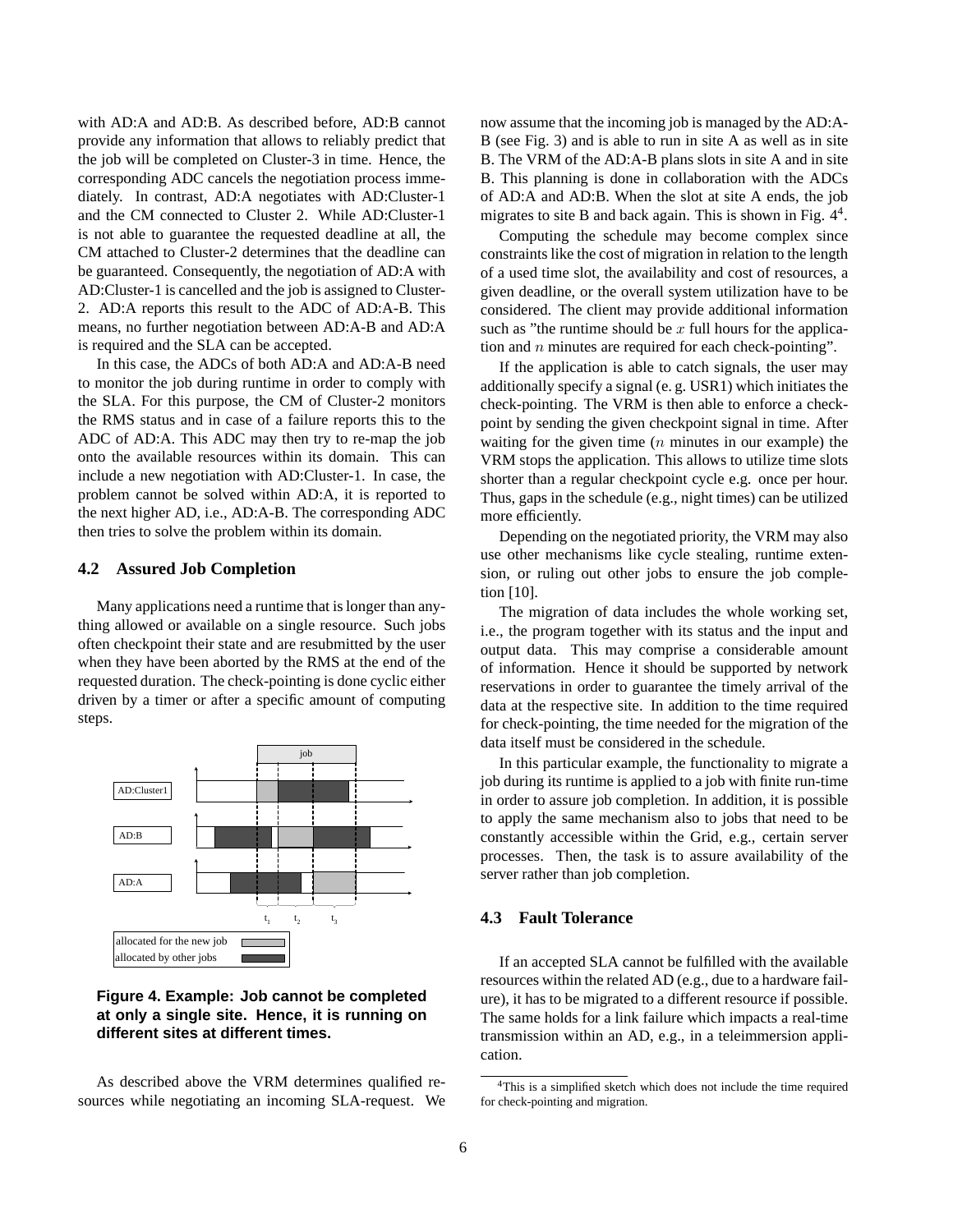In such a case, compute resources must be determined that suffice the corresponding SLA and are currently unused. Furthermore, the transfer of such a job requires network transmission capacity for both the program itself as well as its working set and the data that are used by the program. This can be a considerable amount of information and it is essential that sufficient network transmission capacity is available to transfer all the required data to the new location.



**Figure 5. Example: Job Forwarding within an AD.**

In case, a machine within AD:A fails and as a consequence a job running on that machine can no longer be executed, it is possible that an SLA given for the particular job can no longer be guaranteed. The ADC of AD:A will be notified of this failure, determine the possible breach of the SLA, and hence try to locate an alternative machine within the same administrative domain. In case this procedure is successful, the transmission of the job to the alternative machine (e.g., a dedicated backup cluster) is initiated and the job is restarted with the last saved status. For that purpose, some kind of check-pointing mechanisms is required to obtain the status before the failure. Otherwise, the job is restarted from the beginning.

When the search for a suitable alternative machine within the same administrative domain fails, the VRM of the next higher administrative domain will be contacted to try to reschedule the broken job. In the example depicted in Fig. 5, the VRM of domain AD:A was unable to relocate the job within its domain. Hence, the next higher AD of domain AD:A-B takes responsibility and forwards the job to domain AD:B.

In the same manner, the job forwarding component can become active in case of a link failure between two machines that are currently transmitting data such as real-time visualization information (see Fig. 6). At first, the NMS which is responsible for the network connection may try to reroute the traffic. For example, a bandwidth broker as described in [3] will try to reroute the connection on an alternative network path. However it may be possible that rerouting cannot be performed due to exhausted resources.



**Figure 6. Example: Link failure and remapping of real-time transmission to an alternative path.**

In this case, the VRM is required to map the related  $job(s)$ onto alternative machines with sufficient amount of interconnecting capacity. In the example depicted in Fig. 6, the NMS is able to deal with the link failure on its own.

Using advance reservations in this context has a significant advantage in case of failures. Whenever the duration of the resource outage or failure can be estimated, it is possible to re-map allocations that are most likely affected by the failure onto other resources *before* the usage phase of the particular resources commences. This reduces the preemption probability for jobs, but requires an architecture like ours that keeps control over the whole system during runtime.

A bandwidth broker [3] can be easily adopted to support such functionality. In case other network reservation mechanisms are used, such as RSVP, it is required to integrate a monitoring component in the VRM for the network transmissions of the jobs that are managed within an administrative domain.

# **5 Conclusion and Future Work**

In this paper, we presented an architecture for the SLAaware management of different resource types that closes the gap between future demands and the capabilities of today's RMSs. The key features of our system are the support of SLAs and information hiding by building administrative domains. In order to support SLAs, it is of importance to establish runtime responsibility throughout the lifetime of a job. Thus, it is possible to cope with failures or outages of resources. As outlined in [10], planning based RMSs are well suited for SLA-aware resource management. Hence, the considerations presented here were based on a planning based RMS for clusters and a network management system supporting advance reservations. Although in the examples described here the focus was on cluster and network management, the architecture can be extended to deal with any